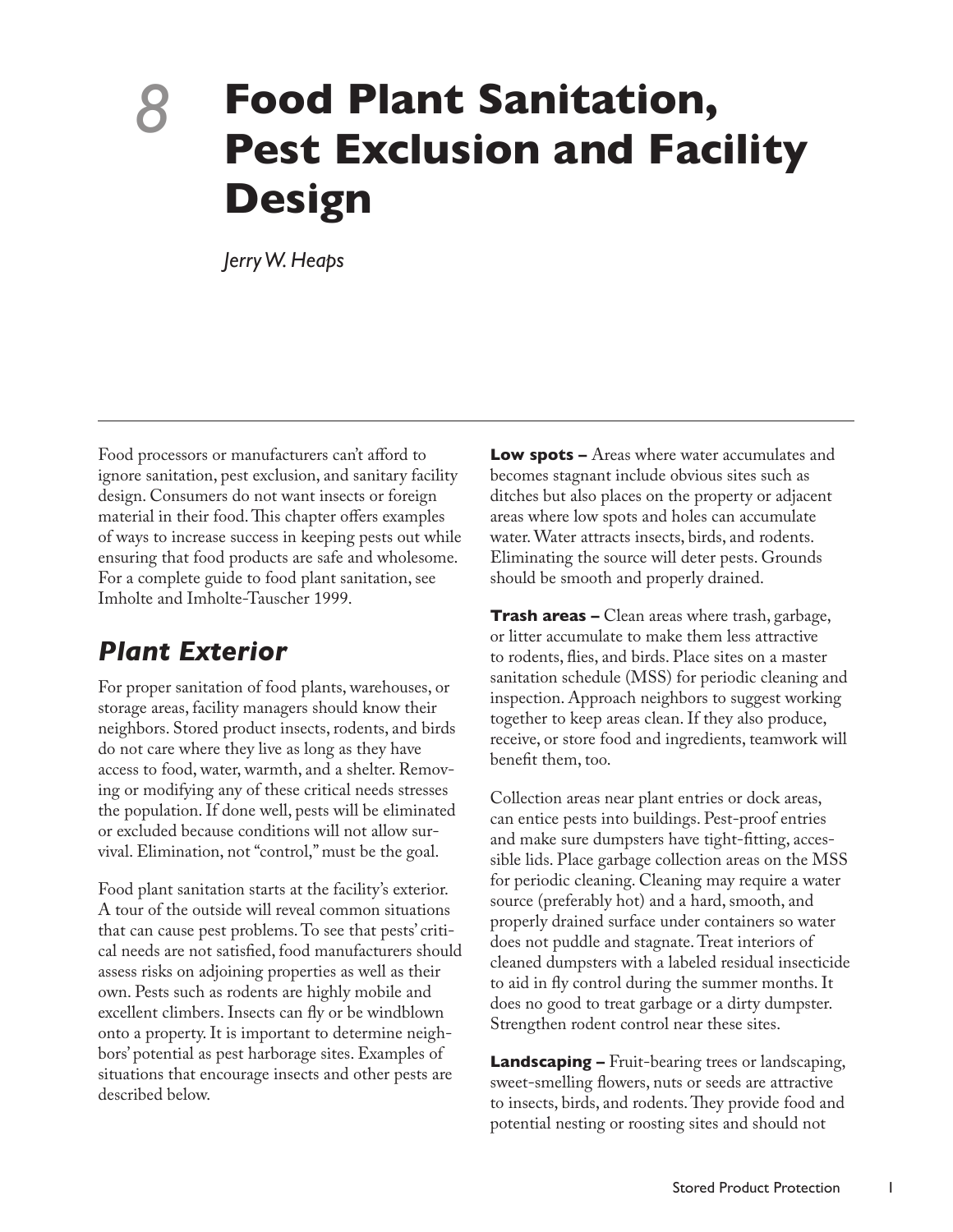be located near a facility. Ideally, landscaping should be designed to be minimally attractive to pests. Many facility managers realize this too late and then remove plant material around perimeters and building foundations. Even low-growing shrubs such as arborvitae planted near the foundation can become a hiding place for rodents and other vertebrates.

Flowering shrubs such as spirea attract adult warehouse beetles to feed on pollen in the flowers. Shrubs located near the building can attract the adults, which can fly into the facility and lay eggs in grainbased food products. Larvae begin feeding and start an infestation.

**Parking lots and lighting –** Parking lots, adjacent properties, and similar sites should be constructed and paved so water drains properly, and standing water is eliminated. Lighting should be designed so it does not attract night-flying insects. Sodium vapor lights are a better choice than mercury vapor. Wherever possible, use sodium vapor lighting for exteriors and interior areas where light may be visible from outside. These lights, known for their orange or gold color, emit low levels of ultraviolet light that is attractive to insects. Another advantage of this type of lighting is that bulbs have a low mercury content, making them more environmentally friendly than mercury vapor lights.

Ideally, do not place lighting directly on building exteriors or above personnel or dock doors. Place security lights at least 15 feet from the doorway so they illuminate, but attract insects away from the building. This ensures that areas are well lit while minimizing insect congregation at building entrances. If entrance lighting is needed, specify sodium vapor or metal halide lights because of their low ultraviolet emissions. Place photocell sensors on the lighting, so they only come on as needed.

Use insect-attracting mercury vapor lights to lure flying insects away from the facility. Place lighting away from the building and cover to project the light down. This minimizes insects from surrounding areas attracted to ultraviolet emissions (Harris, 2006).

#### **Pest control programs around perimeters –**

A pest control program should start at property perimeters, especially for rodents. The goal is to stress and exclude them. Typically, this involves using EPA-labeled toxic rodenticides placed securely inside commercially available tamper-resistant

rodent bait stations (RBS) that are secured to the ground. In most cases, baits should be solid formulations to prevent rodents or nontarget organisms from removing them from the bait stations and taking them to another site where nontarget organisms may be killed or injured. Not only is harming nontarget organisms against the law, but it can also generate bad publicity.

Mark rodent bait stations on a schematic location map for periodic (at least biweekly and more often if rodent pressure is heavy) inspection and maintenance by trained personnel. Document observations in a log, and move bait stations as rodent activity decreases. Do not be lulled into rodent control, inside or outside of the facility, by guidelines of auditing companies that say control devices need to be placed "x" number of feet apart. Rodents may only move a few feet from their nests when food and water are easily available. They tend not to move in the open where they are exposed to potential predators. Experiment with different bait varieties to find the best one for the situation.

It is a good idea to disturb the rodent bait station before inspecting it because snakes and other vertebrates may be found there. Check for black widow spiders if known to inhabit the area. Do not place rodent bait stations in low spots where they can get wet and become ineffective. During winter it may not be possible to inspect the stations. Make sure they are working and well stocked with bait before the onset of bad weather.

It is not necessary to use toxic baits inside the bait station all the time. Nontoxic rodent attractant blocks are available that can be used as a monitoring tool to indicate rodent feeding. Once activity is noted, replace the nontoxic material with the toxic bait. Keep doing this until the feeding stops. Repeat the process as needed. This regime greatly limits the amount of toxicants used and liability associated with nontarget organisms.

Another nontoxic method of controlling rodents along perimeters is placing glue boards inside bait stations. Keep in mind that glue boards become ineffective if they get wet or dirty and may be difficult to maintain. They catch insects and other small invertebrates or vertebrates that should be monitored. A combination of methods might work best in a particular situation. Be creative as long as it is legal and works. Snap traps typically are not used outside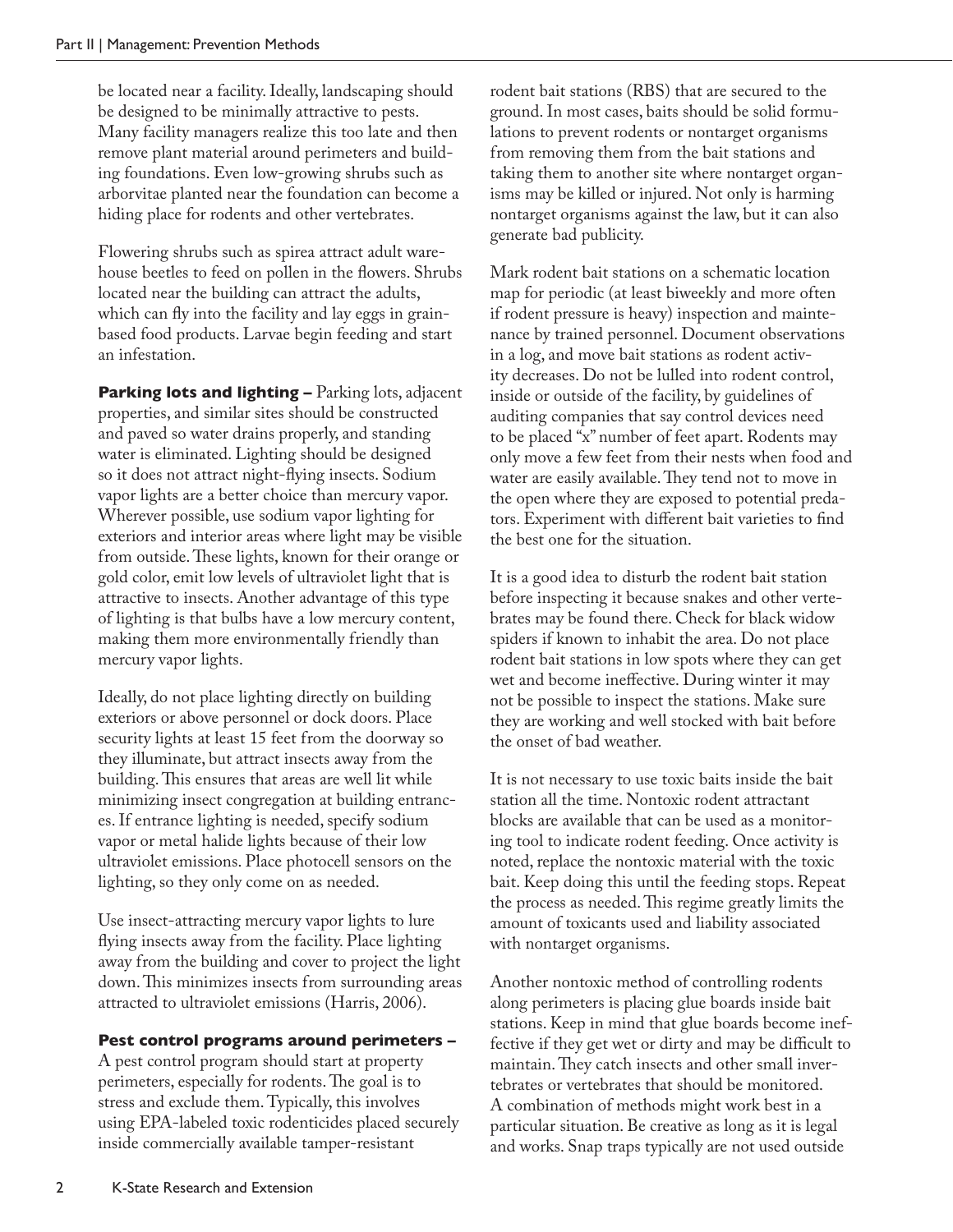because they are ineffective after they have been tripped. They require more maintenance because they must be checked frequently.

**Other key sanitary design issues for plant** 

**perimeters and building exterior –** Walls, roof, and foundation areas must be constructed to remain dry with no water accumulation. Water is not only a critical need for warm-blooded animals and insects, but it plays a key role in the survival and transmission of microbiological pests. *Salmonella*, *Listeria* and *Escherichia coli* are transmitted through water and are of particular concern to those in the food industry.

Building color can increase insect attraction. White and yellow are more attractive because of their reflective qualities. If possible, minimize the use of these colors on the exterior and in critical interior areas. If present, minimize the amount of light shining on and reflected from these surfaces.

A vegetation-free building perimeter is a must. An 18-inch band of pea gravel is also recommended. Pea-sized gravel is difficult for rodents to burrow in for nesting. Larger gravel does not collapse when moved and may not deter burrowing. Place rodent bait stations along this perimeter, with or without toxic bait, if rodent activity is observed during good manufacturing practices (GMP) inspections.

Many facilities now only place glue boards inside bait stations. The boards must be protected from weather and debris. Frequent inspection is required to remove catches before they decompose, replace glue boards, and log activity. Third party inspectors should not find decomposed rodents in traps. It will likely trigger an automatic unsatisfactory rating due to neglect or lack of disciplined checks.

If grass is allowed to grow too long and pallets are stored outside next to the foundation, pests will find shelter there. Inspect and clean pallets before moving them indoors. Birds and rodents also nest in pallets and can raise a contamination issue.

Psocids, commonly called booklice, rusty and flat grain beetles, foreign grain beetles, and hairy fungus beetles are a few common stored-product insects that can feed on mold and fungi found on wet pallets, inside or out. Wood pallets threaten sanitation and good management practices. Wood can splinter and contaminate production areas. Inspect pallets for pest evidence not only near the floor, but also

several feet high in a stack. Rodent droppings can be found on pallet boards several feet up in a stack that ends along warehouse walls. If using pallets, implement a documented cleaning program. This may be even more important if pallets are stored outside and moved inside when needed.

Regulatory inspectors are now making the roof area a primary focus of inspections. Roofs are often neglected because they are out of sight. Secure and monitor roof access points from inside the plant so personnel do not use them as break areas, leaving behind food and debris. This is unacceptable from a GMP standpoint.

Roof areas should be part of a good management practices inspection. Inspections should be done monthly by a multidisciplinary team. Deficiencies should be noted for proper corrective action and to determine the cause. Act promptly to resolve issues. Similar observations noted repeatedly indicate a breakdown in the sanitation program.

Check HVAC (heating, ventilation, air conditioning) units and venting for proper functioning with no leaks. Leaks can deposit food debris on the roof that will attract pests. Roofs should be constructed of an easy-to-clean, smooth surface and must drain properly to prevent water accumulation. Roofs with a gravel base make cleaning and debris removal difficult. All HVAC utilities should be properly screened or filtered to keep out pests. Personal safety is the priority when working on the roof.

Entrance, exit, rail, or dock doors should not open directly into plant manufacturing areas. Open doors allow pests and unfiltered air into the plant. Negative rather than positive air pressure is needed inside the plant to prevent pests from being sucked in. Doors can be screened during warmer months when ventilation is needed. Emergency exit doors that open directly to the outside should have security alarms.

Doors should be tightly sealed along the bottom so rodents cannot enter. Air curtains above doors are not recommended because, more often than not, they malfunction and do not adequately keep pests out. Plastic strip doors are seldom a good option. They deteriorate and need constant repair to keep pests from getting in, adding to maintenance and upkeep costs.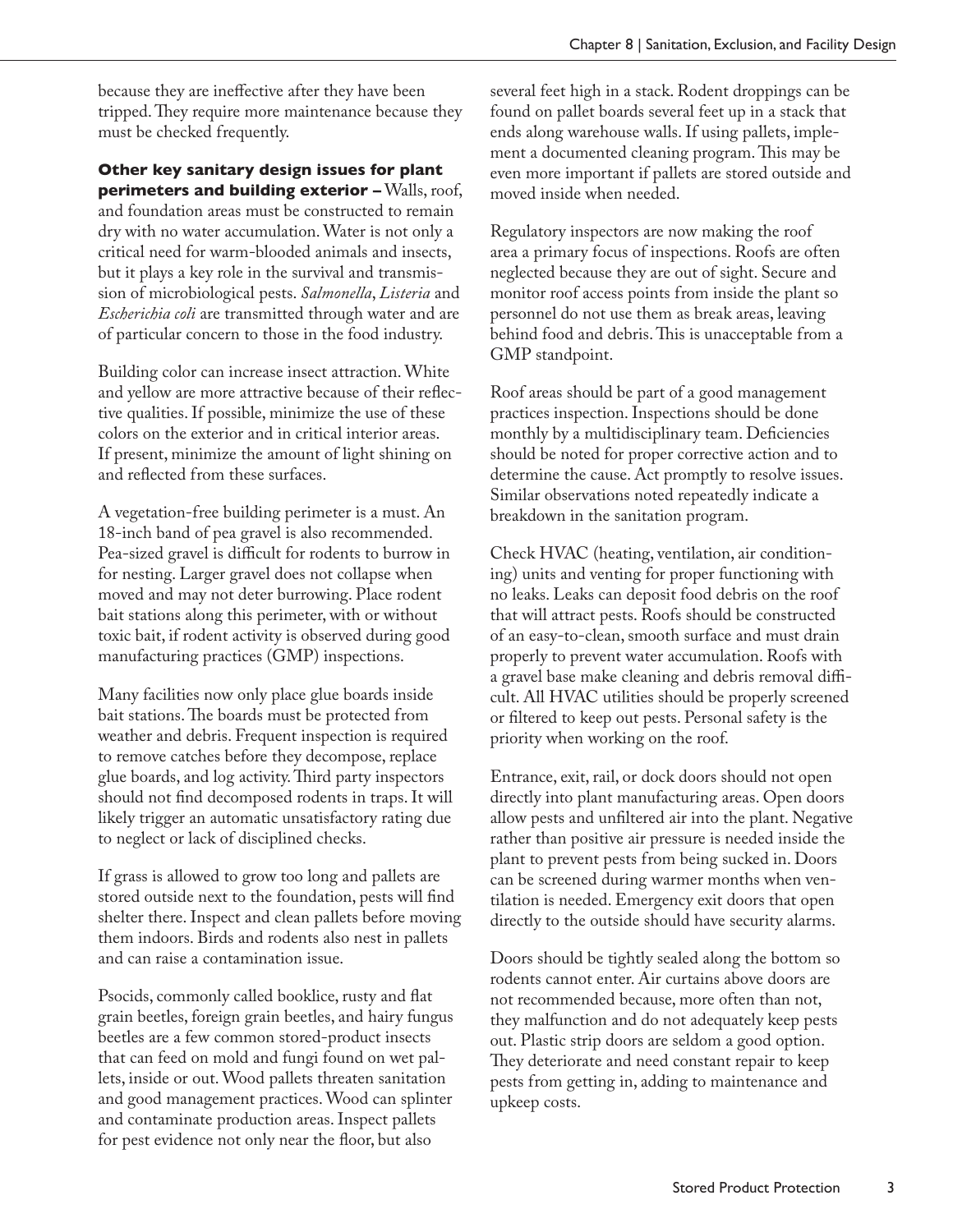Dock levelers must be fitted for pest prevention and exclusion. Rodents can easily crawl into the plant through the leveler pit when the plate is not sealed. Plates usually are equipped with brush seals or pieces of heavy rubber. Rodent mechanical multicatch traps can be placed inside the leveler pit as part of the rodent control program. Pit areas should be placed on the MSS for periodic cleaning and be part of the GMP inspection program.

Exterior food ingredient commodity storage tanks should be constructed of materials that will withstand the rigors of the outside environment and will not rust. Tanks should be smooth and cleanable, inside and out, for easy maintenance. Preferably, they should not be painted because peeling paint can become a product contaminant. Dust collection units or other HVAC ductwork must be screened or filtered to prevent pest entry. It should be watertight and non-leaking. Place sites on the MSS and preventative maintenance program to document upkeep.

Welded joints should be continuous and not stitched. Stitching creates cracks and crevices where food debris can accumulate and stored-product insects such as red or confused flour beetles or sawtoothed grain beetles can live. The Indian meal moth is another insect that can infest interior tank headspaces and HVAC units. Check these sites periodically for pests. If applicable, monitor sifter tailings coming out of the bins to detect pests and foreign material. Do not log these problems without finding the cause.

Moisture supports mold or fungi inside a dry ingredient storage tank. Precautions to prevent condensation and leaks should be designed into the system. Condensation can occur when warm ingredients are unloaded into a cold silo during cold months. This can become a problem without adequate ventilation.

**External ingredient unloading sites –** External food ingredient or commodity unloading sites must be designed to exclude stored-product insects such as red or confused flour beetles, sawtoothed grain beetles, foreign grain beetles, flat or rusty grain beetles, hairy fungus beetles, psocids, ants, flies and bees, or wasps. Other arthropods such as sowbugs and millipedes are attracted to moist food debris when it is allowed to accumulate around the unloading site. Surfaces adjoining railroad tracks or lots where unloading occurs should be paved and drain properly. These areas must be cleaned without using

water because moist debris will decay and attract pests. Rail unloading areas should not be covered with gravel or rock, which makes cleaning spillage nearly impossible. Debris that sifts down through the gravel or rock attracts pests. Treating the track area with insecticides does not eliminate the underlying cause.

If exterior storage tanks or silos are covered with a protective head house, pest control and sanitation in these areas must be thorough. Hang insect pheromone traps for Indian meal moths, drugstore/ cigarette beetles, and warehouse beetles. The traps are species-specific and effective for monitoring flying stored-product insects. Mark trap locations on a schematic map. Check traps weekly and log catches. Typically, head houses are not heated or airtight enough to be sealed easily from the inside and properly fumigated with labeled products.

Inadequate fumigation increases the likelihood of insect resistance. Resistance has already occurred in some cases. If the head house can be sealed to hold in hot air, heat can be used for insect control. The temperature should be maintained at 122 to125°F for 18 to 24 hours, giving heat enough time to penetrate the cracks and crevices. Heat treatments stress insect populations and limit reproduction.

Windows are discouraged. Left open or unscreened they allow pests to enter. Broken windows can lead to product contamination. Secure top hatch openings to tanks or silos to keep foreign material from getting into the tank. Insects adapt and can survive during the cold months even outside in a head house. They will not reproduce below 50 to 55°F, but they will survive.

Promptly remove food debris spilled during unloading. Unloading hoses should be clean, capped, and locked when not in use and stored off the ground in a sanitary location. Ideally, product protection devices such as magnets, sifters, filters, or strainers for products being unloaded should be installed before products enter the storage bin or silo. This prevents suppliers from unloading their problem into the bin. Inspect devices after each load and log observations. If contaminants are observed, act immediately to assure products do not become adulterated.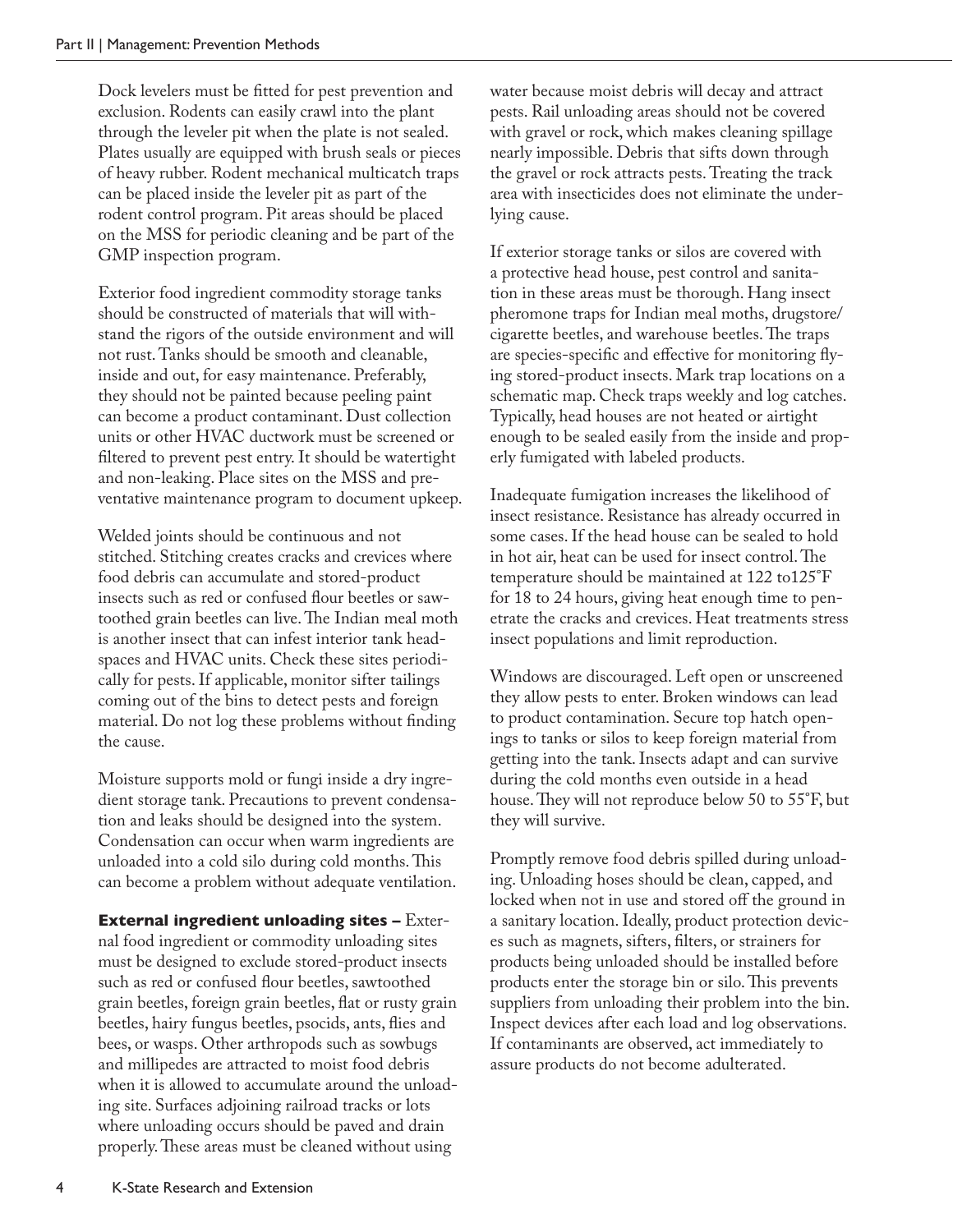#### *Plant Interior*

Although the priority for food manufacturers should be keeping pests out of the plant, infestations inevitably occur. This section describes critical areas for pest control within the plant.

**Docks and warehouses –** Insect and other pest infestations often originate in warehouses. This is where food ingredients and finished products are stored, and they are located near receiving and shipping dock doors. Maximize rodent control in these areas by using nontoxic traps (i.e., snap, mechanical multiple catch, glue boards) on both sides of each door that opens to the outside. Place rodent bait stations outside along the building perimeter. Do not leave doors and windows open. If ventilation is needed, openings should be properly screened.

Seal wall openings for pipes and wiring to exclude pests. Caulking and copper wool works best. Copper wool does not rust like steel wool and prevents rodent chewing better than caulk. Do not allow birds to nest or roost near the plant. Promptly remove food spilled around docks so it does not attract pests.

Place insect light traps and pheromone traps (Mueller and Van Ryckeghem 2006) around dock and warehouse perimeters to catch flying insects. They are not a panacea because not all insects are highly attracted to them. Pheromone traps are available specifically for Indian meal moth, cigarette beetle, and warehouse beetle. Once in place, mark traps on a schematic location map and checked at least weekly. Log the catch for each trap to determine whether catches are increasing. Update maps as trap locations change.

Change insect trap light bulbs at least once a year. Their effectiveness in attracting insects decreases over time. Although it cannot be detected by humans, insects are sensitive to the drop-off in ultraviolet wavelength. Neither of these pest control devices should be used for control, but rather as a monitoring tool. Find sources of insect infestation close to to traps with high catches and eliminate them.

Keep pallet rack leg bases and I-beam bases clean and free of food in which insects can breed. Place these sites on the master sanitation schedule (MSS). These areas can be treated with a labeled residual insecticide, but debris may prevent insecticide from

reaching insects. Sanitation is critical to pest prevention.

**Floors –** Warehouse floors should be designed for equipment and usage. Consider equipment and human traffic patterns. Will equipment be heavy? Will water or cleaning chemicals be used? Answers to these questions will determine what type of flooring will perform best and last the longest.

Wood floors usually are not a good choice. Older facilities that have them must maintain them in good condition to prevent cracks and crevices that allow food debris to accumulate and insects to breed. Keep wood floors sealed with several coats of polyurethane sealer. Concrete floors are common. Joints need to be sealed, and floor sealers do not last indefinitely. Highly acidic foods can damage concrete floors, allowing food and water to accumulate. Stagnant water can lead to insect and microbiological issues.

Phorid flies (Phoridae), moth flies (Psychodidae), dung flies (Sphaeroceridae), and fruit flies (*Drosophila* spp.) are among many flies that breed in stagnant water. They also breed under loose sections of flooring that are not properly sealed. If floors are not repaired, flies will remain, and insecticide treatment is futile. Tile floors often are a poor choice because of their construction. Seams split over time, allowing food debris and water to accumulate. Water stagnates and can lead to serious insect and microbiological issues.

**Ceilings –** Periodically inspect and clean ceilings and overheads. Place overheads on the MSS. Fogging with synergized pyrethrins or other labeled insecticides will not be effective on dirty overheads because insects live under built-up debris where they are protected from insecticide. Fogging is most effective when droplets hit exposed insects.

Do not overlook overhead areas as potential runways for rodents, which are excellent climbers. Do not allow condensate to accumulate in overhead areas because it becomes a source of moisture for pests. Design HVAC systems to remove condensation. Avoid false ceilings. Stored-product insects and rodents can be found in false ceilings where flour and food debris accumulate. If personnel forget to clean and inspect them, pests can take over. Fogging is ineffective if these areas are dirty. False ceiling areas must be placed on the MSS, and a pest control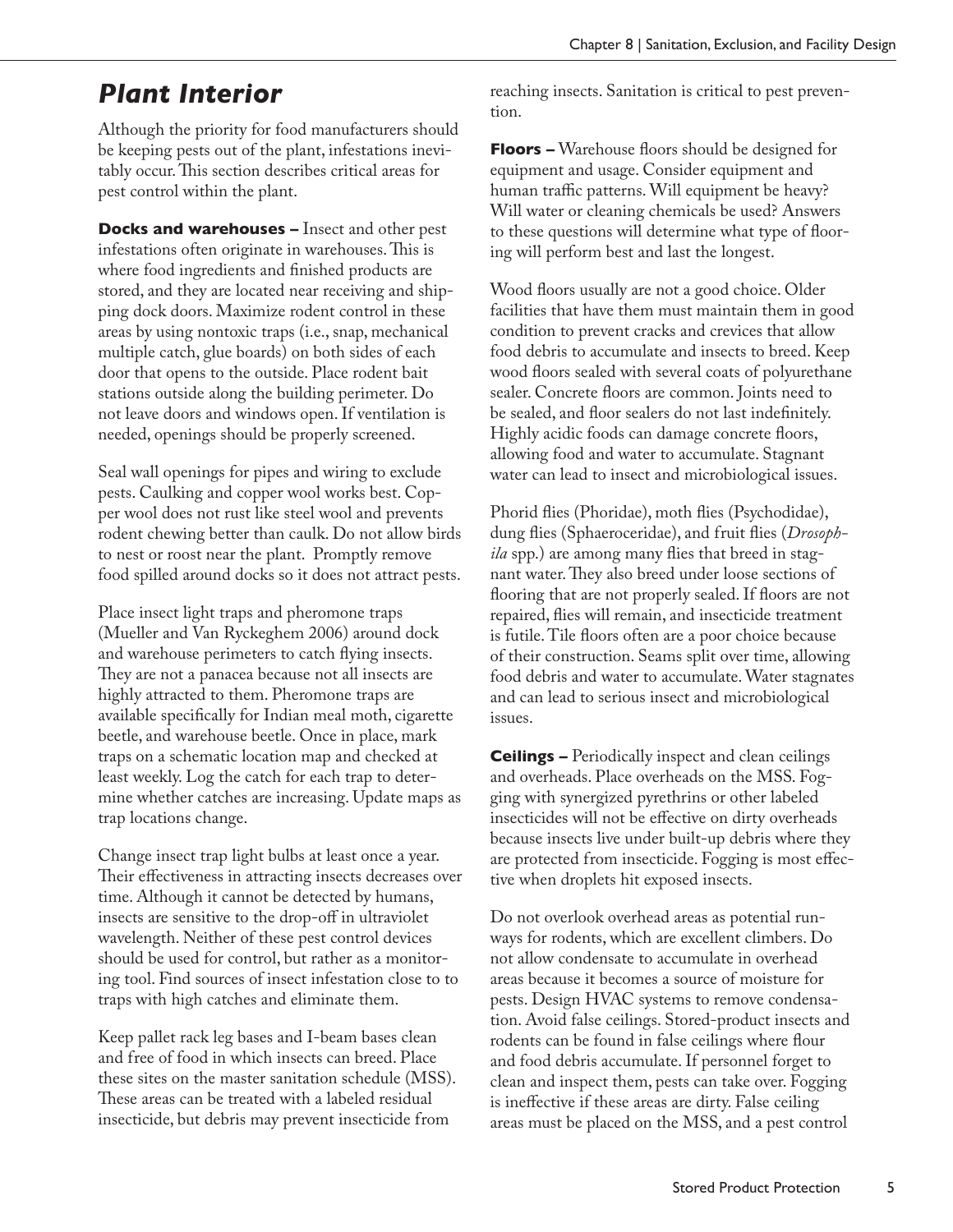program (i.e., monitoring rodent and insect traps) should be implemented.

**Floor drains –** Floor drains can pose problems for the plant sanitarian. In dry environments, if food debris is allowed to accumulate, stored-product insects will take harborage in the drain. In wet environments, microbial concerns abound. In dry warehouses or production areas, clean and plug drains when not in use to ensure they stay clean and infestation free. Do not allow drains that are in use to dry out. Place drains on a schematic map and document cleaning dates based on an MSS.

Unplug drains while conducting a heat treatment (Chapter 15) in case a sprinkler head or two discharge. This keeps personnel from having to enter a hot room to unplug the drain while the sprinkler is on. Ideally, floor drains should be a minimum of four inches and equipped with a removable secondary strainer to prevent cockroaches, rodents, and other pests from entering the facility through the drainpipes. The strainer also prevents large accumulations of organic material from entering the drain and causing a backup. Drains should be constructed with smooth surfaces and rounded corners.

Trench drains are difficult to maintain in a sanitary manner. They should not be used except in operations where they are required because of the food being manufactured. Trench drains may deteriorate, causing the floor drain interface to separate. This allows water and food debris to get into the cracks and stagnate. Many fly species will breed in that environment and can only be eliminated by repairing the separation.

Closely monitor floor drains for pests and adequately clean and sanitize. It is important to have written drain-cleaning programs and procedures that require scrubbing the drain sides and piping into the drain. This is the only way to remove biofilms that accumulate in wet drains. Pouring sanitizing solutions into a drain will not remove biofilms. Insects will live under them and continue to breed. Utensils used for drain cleaning should be color coded and labeled ONLY for this purpose. Using drain-cleaning utensils to clean food contact surfaces will cause cross-contamination and violate good manufacturing practices. To verify that a drain is a source of an insect pest, place a plastic bag over the drain and tape it to the floor for 24 hours. Check the bag for insects. Then clean, scrub, and sanitize the drain.

High-pressure water or air should not be used in drains or anywhere else, including overheads. It can scatter debris (i.e., microbials and insects) into the general manufacturing environment and cause crosscontamination. Vacuuming is the preferred method for removing debris. In a wet environment, using a squeegee to corral large amounts of debris is preferred to using high-pressure water.

**Electrical equipment –** Electrical equipment and systems are extremely vulnerable to stored-product insects, especially sawtoothed grain beetles and confused or red flour beetles. If equipment is poorly designed so it does not remain dust- and water-free, it will become a pest harborage. Thousands of feet of conduit could become insect-breeding expressways. Even overhead light fixtures can become infested. They are warm, and ultraviolet light attracts several insect species. Pesticides are not recommended for use in such areas. Heat can be used to disinfest areas, but only if systems are designed to withstand high temperatures. Caution is advised in determining temperature specifications because "hot spots" can occur during a heat up. Installations must meet appropriate code requirements.

Switch gear and control centers should be installed in well-lit, pressurized rooms. They should be filled with filtered and air-conditioned air and be able to be cleaned easily without high-pressure air. No small voids should be allowed between equipment and wall, or wall and floor interfaces. Dust can accumulate and provide a breeding ground for storedproduct insects. Installations should allow adequate inspection space under and around equipment. There should be no hollow areas for materials to enter and accumulate.

Control panels installed in manufacturing areas should be dust-free and watertight. Panels can be pressurized with clean, filtered air. Supporting leg bases should be designed so there are no hollow voids that could allow debris to enter from the sides or where they attach to the floor. Be cautious when using caulk as a sealant. It can become loose and create a harborage. If caulking is used, inspect it periodically to ensure it is intact.

**Motor and equipment leg bases –** Motor and equipment leg bases often are overlooked during cleaning. There are numerous cracks and crevices and ledges in motors where debris accumulates. They are warm, which favors breeding of stored-product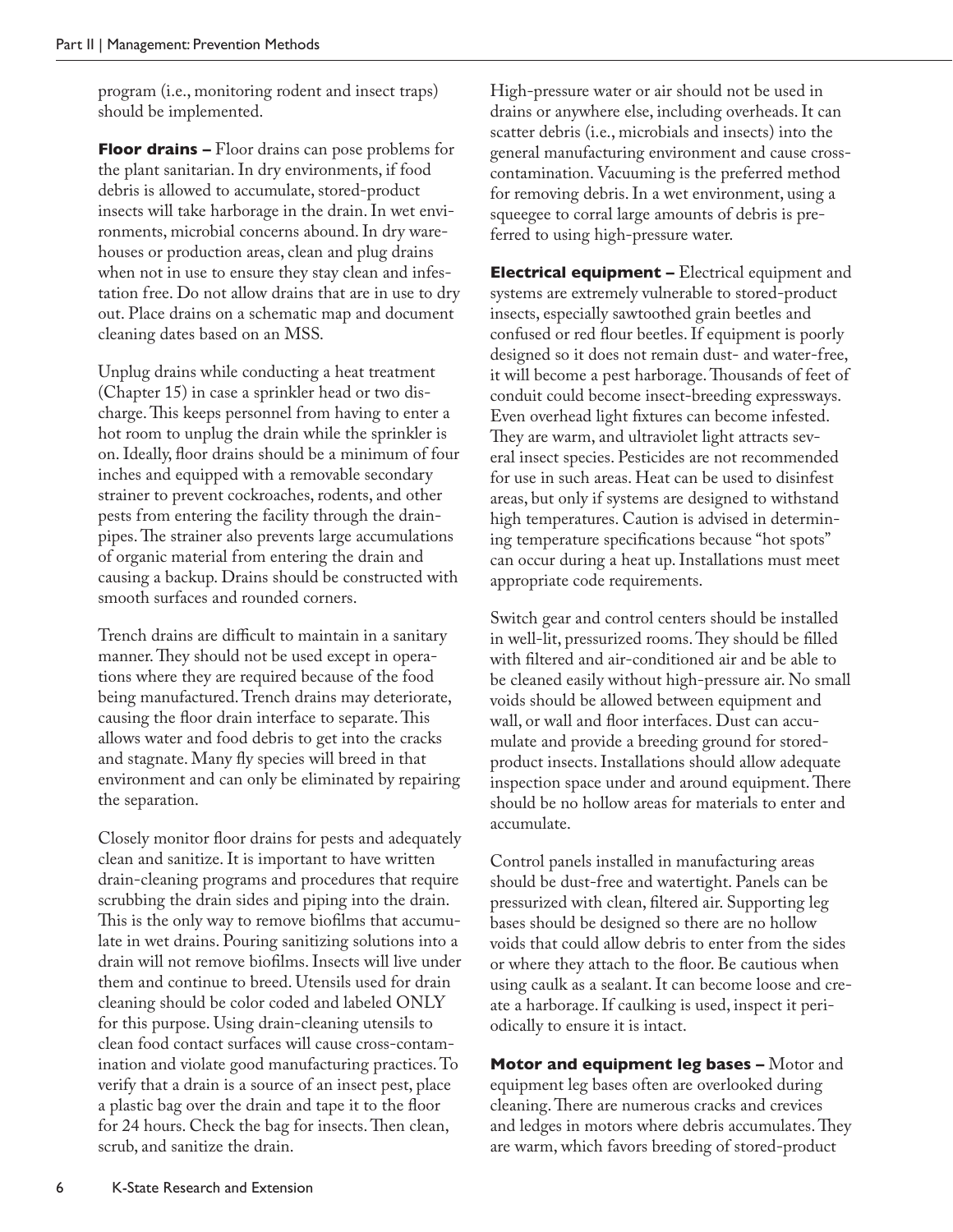insects. Clean motors at least monthly and include them on GMP inspection routes.

Equipment leg bases that sit firmly on floors also accumulate debris that can create harborage for insects if bases are not sealed to the floor. Sites are sometimes painted over and over, so crusty paint appears to be part of the equipment. Once loosened and scraped away, flour beetles or sawtoothed grain beetles might be found living there.

**Windows –** Making sure windows and doors are kept closed or properly screened in a food plant or warehouse can be a struggle, especially during off shifts. Because of the problems they create, it is a good idea not to have windows. Even with the most advanced HVAC units, invariably someone feels too hot and opens a window. Open windows require screens that become separate maintenance issues.

If windows or glass block windows that let light in but cannot be opened are used, do not allow any type of glass in or near food production or packaging because of the potential for breakage and contamination. Window screens used for exclusion, should be constructed of 16 mesh with  $14 \times 12$  wires per inch. Screens should be designed for easy removal and cleaning. Reinforce those within five feet of ground level with a heavy-gauge wire and ¼-inch mesh screen to exclude rodents that can chew through conventional screening. Promptly repair holes for maximum pest exclusion.

Windows can be tinted to reduce the amount of insect-attracting light showing through. When inspecting the plant, look for dead or live insects on windowsills. Identify them to locate and eliminate the source.

#### *Cost of Sanitation and Pest Prevention*

The cost of pest control is minor compared to the cost of poor sanitation, which could easily be millions of dollars from negative publicity, brand damage, and worst of all, personal injuries to consumers. For food processors faced with a market recall, the dollars can add up quickly. Production time may be lost to do excellent work in critical sanitation and pest prevention areas, but cutting these two programs can prove more costly.

The goal should be a sanitation and pest prevention program in which prevention, rather than control, is the objective. Preventing pests from becoming an issue is the key to success. Legal requirements, such as FDA current good food and manufacturing practice, also must be met. (Code of Federal Regulations, Title 21, Pt. 110, 2006).

Over the past decade, the FDA's role in the design of new meat and poultry processing plants or remodeling of existing facilities has changed. Previously, the USDA Food Safety and Inspection Service (FSIS) required food processors to obtain prior approval of proposed drawings and equipment. Now, under the Federal Meat and Poultry Products Inspection Acts, food manufacturers are responsible for designing plants and equipment that can be maintained in a sanitary manner (CFR, Title 21, Pt. 110, 2006).

Sanitary design may cost more, but food adulterated with physical, chemical, or biological contaminants that could harm consumers is unacceptable. Adulterated food cannot be sold or shipped across state lines because FDA has jurisdiction to oversee interstate commerce. (FDA, 2007.)

Food manufacturers must design plants and equipment so they can be monitored and cleaned, not only because it is required by law, but also to protect consumers, their brands, and ultimately their business. The consequences of not doing so were illustrated by Peanut Corporation of America, a peanut processing company that was forced out of business after being found to be the source of a massive *Salmonella*  Typhimurium outbreak in the United States during 2008 and 2009. Nine people died and at least 691 people in 46 states fell ill due to food poisoning from eating the company's products, according to the Centers for Disease Control and Prevention (CDC). In 2009, Peanut Corporation of America filed for Chapter 7 bankruptcy liquidation. At least a dozen civil lawsuits have been filed, and the federal criminal investigation continues.

Implementation of food safety measures — GMPs, HACCP (Hazard Analysis and Critical Control Point), integrated pest management (IPM), cleanin-place (CIP) systems, metal detectors, magnets, sifters, strainers, filters, sanitary design of floors, walls, ceilings, and drains, and audits — are costly. The return on investment is preventing the manufacture of adulterated food.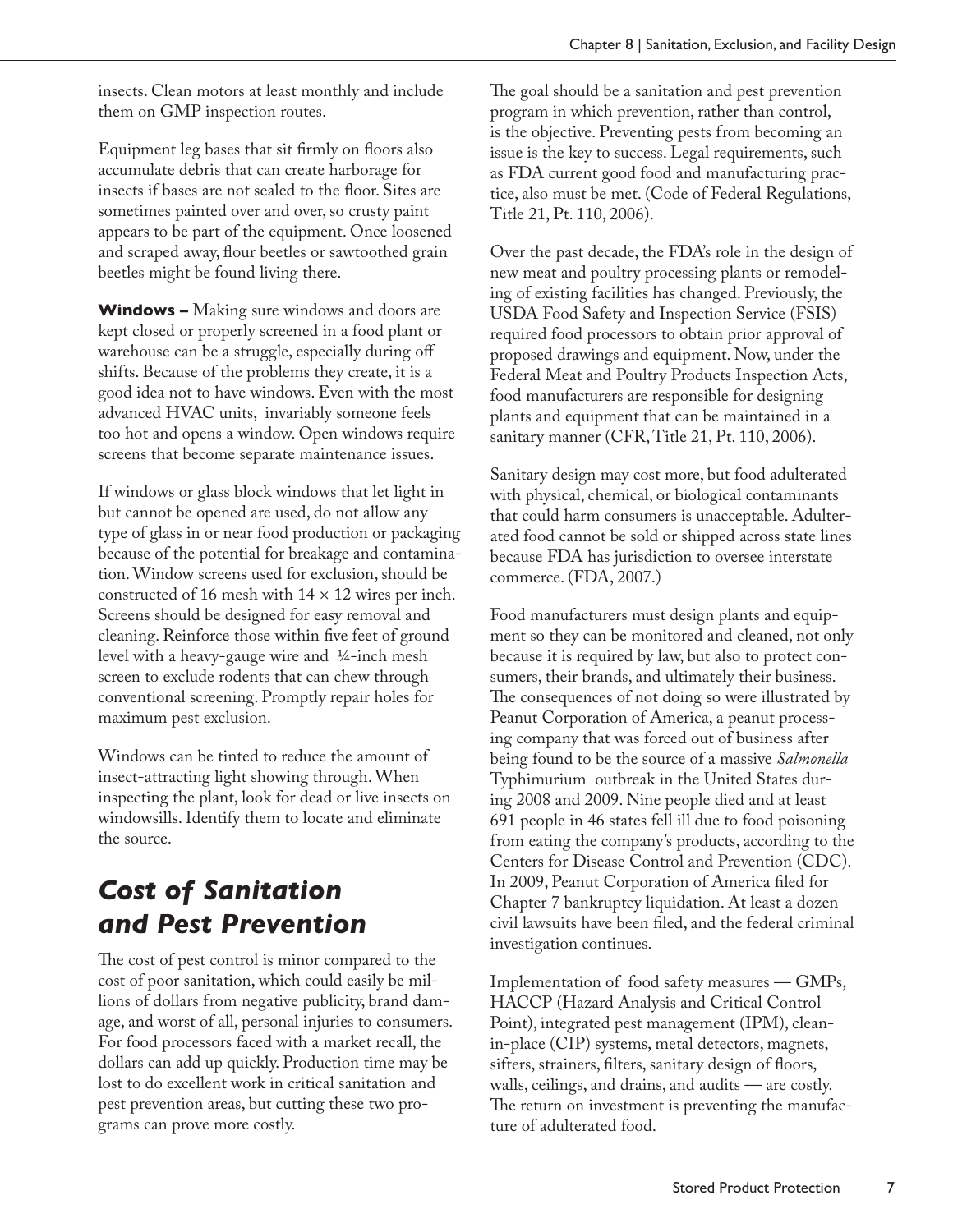A sanitation program that relies solely on the periodic use of chemicals (i.e., fumigants) to manage pests is not feasible. Fumigations can cost tens of thousands of dollars each, yet they offer no longterm residual protection. If doors or windows are left open after fumigation, the facility can be reinfested. The goal must be to prevent infestations.

Food manufacturers must address structural defects instead of relying solely on pesticides. A 2010 survey of pest management industry personnel (Grasso 2010) reported a 6% increase in net revenue from managing stored product insects from 2008 to 2010. The number of pest management jobs for rodents, ants, and cockroaches were projected to increase from 10 to 13% during the same time period. The top four rodent pests (mice, rats, voles, and squirrels) were expected to increase revenue 13% with the average price of a rodent job at \$250 in 2010.

### *Adhering to a Master Sanitation Schedule*

Master sanitation schedules do not need to be complex. Many facilities post them so all personnel can see them and comment as appropriate. Something as simple as a grid listing periodic sanitation tasks down the left side and the months across the top will work. Initial and date tasks when completed. Do not leave blank spaces that could lead auditors to believe a task was neglected. Note the reason for the blank (i.e., plant or line down, no production). MSS are not static and should be updated as equipment and processes change in the facility or suggestions from internal or external audits are implemented. Do not include pest control records on a MSS. These should be kept separate for audit reasons.

With food manufacturing facilities becoming more automated, and fewer employees hired just to clean, production personnel are being assigned to clean the production equipment they run, as well as surrounding areas. Some plants (i.e., USDA-regulated) have designated sanitation crews because regulations require more frequent sanitation cycles. Non-USDA plants may shut down for sanitation and run for several weeks before another cycle, based on the food safety risk profile of the products manufactured. This operating procedure includes the cost of sanitation combined with the cost of production, overhead,

salaries, and benefits. Many MSS tasks, such as silo or bin cleaning, can be contracted to a third party.

Once an MSS is established, it should be monitored for effectiveness. Audits, conducted by internal or external personnel, cost time and money. Some plants have an employee designated to work with external auditors to carry out inspections. If a facility supplies several customers, each will probably want one of its auditors to visit or have an outside auditing company visit the plant.

Audits take several days and can be an annual or semiannual event. For example, if a facility quality assurance (QA) manager has to accompany an auditor for two days, at a salary of \$100,000 with 250 work days per year, it costs \$400/day. This does not include preparation time. Most external third party audits cost at least \$1,000 per day. In-house personnel need ongoing training to conduct audits. Cleaning personnel should not be assigned to audit their own areas. Independent investigators are needed to ensure there are no conflicts of interest. Fortunately, online training for conducting audits is available at nominal cost. Employees do not have to leave the plant to participate, and it is available 24 hours a day, seven days a week in most cases.

Poor sanitation and pest prevention cause poor audit scores, which will reflect negatively on the company and its business. Facilities must be inspection- or audit-ready at all times.

Most food production facilities require basic preventive food safety programs such as HACCP and environmental microbiology. Each proactive program has an implementation cost, plus periodic sampling and analysis costs. MSS support these programs to make them effective.

## *Future of Food Safety*

Protecting the food supply is a continual challenge for food manufacturers. Widely publicized cases of foodborne illness over the last decade prompted new regulations, which shifted the focus of federal regulators from responding to contamination to preventing it.

The FDA Food Safety Modernization Act, signed into law in January 2011, authorized the FDA to require comprehensive, prevention-based controls